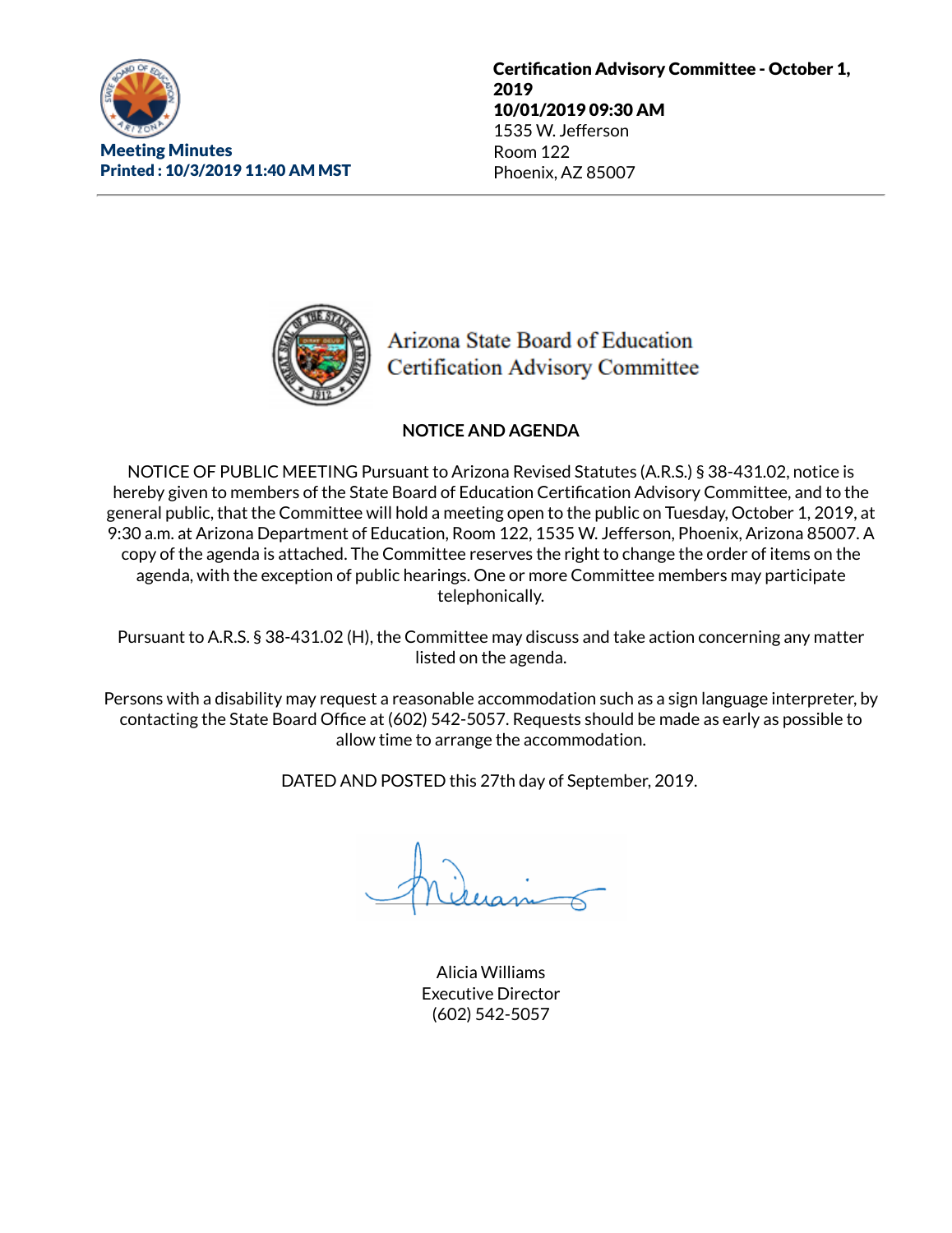## Attendees

Chairwoman Peaslee Member Dumler Member Garcia Member Horn Member Lyding Member Speer by phone Member Weber by phone

## 1. Executive Director's Report

## 2. CALL TO THE PUBLIC:

## 3. Presentation and discussion by Oran Tkatchov with the Arizona Schools for the Deaf and Blind regarding Hearing Impaired and Visually Impaired Special Education Certification

Oran Tkatchov, representing the Arizona Schools for the Deaf and Blind, presented information to the Committee.

Committee members held discussion around the information presented.

## 4. Presentation, discussion and possible action to recommend opening proposed rule R7-2-615.01 Special Education Endorsements

Bruce DuPlanty, representing the Arizona Department of Education, presented information to the Committee.

Committee members held discussion around the information presented.

Anaya Rispoli, representing the Arizona Department of Education, presented information to the Committee.

#### 5. Presentation, discussion, and possible action to recommend to the Board opening R7-2-619 regarding Certification Renewal Requirements.

Bruce DuPlanty, representing the Arizona Department of Education, presented information to the Board.

It is recommended the Certification Advisory Committee recommend to the Board opening R7-2-619 regarding Certification Renewal Requirements

The motion was made by Member Garcia and seconded by Member Weber.

Chairwoman Peaslee voted yes Member Dumler voted yes Member Garcia voted yes Member Horn voted yes Member Lyding voted yes Member Speer voted yes Member Weber voted yes